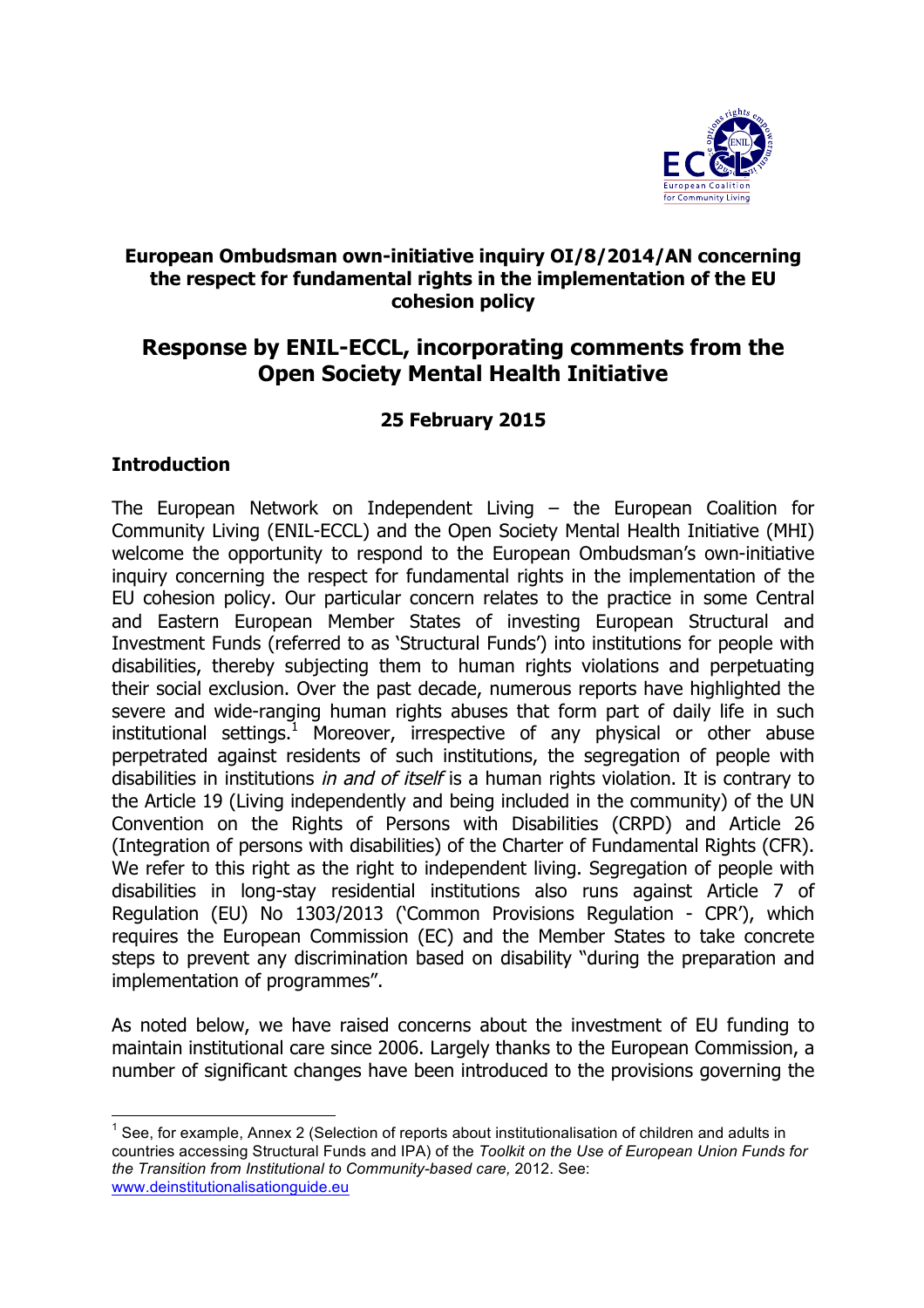use of Structural Funds for the period 2014 – 2020.<sup>2</sup> These have the potential to address some of our key concerns. The emphasis on ensuring that Structural Funds are used to promote the transition from institutional care to community-based alternatives is particularly welcome. However, for the reasons outlined below, if these changes are to ensure real and substantial - rather than cosmetic improvements, the European Commission must take on a greater role in monitoring the implementation of projects funded by Structural Funds.

#### **1. What are the main problems related to the respect of fundamental rights that occur in the implementation of the cohesion policy? What do you think are the causes of these problems?**

#### Main problems: failure to address institutionalisation of people with disabilities

With regard to the investment of Structural Funds in institutional care, the main problems related to the respect of fundamental rights fall into the following areas:

- Human rights abuses in institutions: It has long been recognised that 'institutional care is often of an unacceptably poor quality and represents serious breaches of internationally accepted human rights standards'.<sup>3</sup> As noted above, there have been numerous accounts of human rights abuses within institutions. For this reason it is a major concern that during the previous financing period (2007- 2013) Structural Funds were used to renovate, and/or build new, long-stay residential institutions. For example, an investigation by Al Jazeera in 2014 into the situation of people with disabilities in Romanian institutions noted that Structural Funds had been invested in two of the institutions in which residents were subject to human rights abuses.<sup>4</sup>
- Investments into institutional care perpetrate the exclusion of people with disabilities, contrary to the right to independent living and policies to promote social inclusion: It is estimated that between 2007 and 2013 a total of at least 150 million Euros were invested into the renovation or building of new institutions for disabled people in the countries of Bulgaria, Hungary, Latvia, Lithuania, Romania and the Slovak Republic.<sup>5</sup> Additional information provided to ENIL-ECCL suggests that Structural Funds have also been invested in institutional care in the

lex.europa.eu/LexUriServ/LexUriServ.do?uri=OJ:L:2013:347:0320:0469:EN:PDF

 $2$  Regulation (EU) No 1303/2013. See: http://eur-

<sup>3</sup> Mansell, J., Knapp, M., Beadle-Brown, J., & Beecham, J., (2007) *Deinstitutionalisation and community living – outcomes and costs: report of a European Study. Volume* 2: Main Report. Canterbury: Tizard Centre, University of Kent (referred to as "the DECLOC report), page 2. See: http://www.kent.ac.uk/tizard/research/DECL\_network/documents/DECLOC\_Volume\_2\_Report\_for\_W eb.pdf. This point was also noted in the *Report on the implementation of the UN Convention on the Rights of Persons with Disabilities (CRPD) by the European Union, June 2014, para 100. See:*<br>http://ec.europa.eu/justice/discrimination/files/swd 2014 182 en.pdf

<sup>&</sup>lt;sup>t</sup> See MDAC website, at: http://mdac.info/en/content/european-commission-funding-disabilitysegregation-and-abuse-breaches-international-law

<sup>5</sup> This is based on the figures set out in ENIL-ECCL, *Briefing on Structural Funds Investments for People with Disabilities: Achieving the Transition from Institutional Care to Community Living,*  December 2013, pages 11 – 12. See: http://www.enil.eu/wp-content/uploads/2013/11/Structural-Fund-Briefing-final-WEB.pdf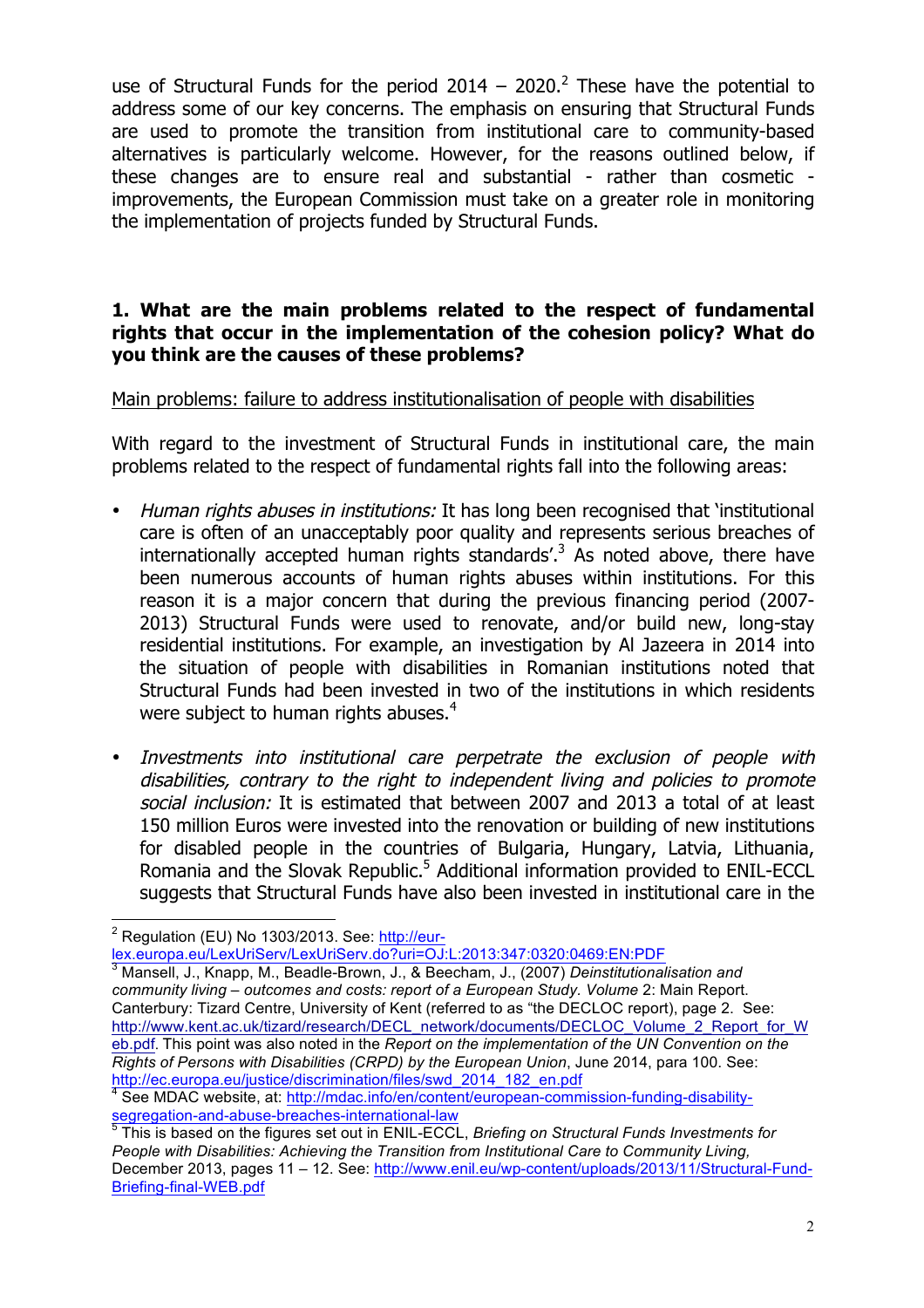Czech Republic, Estonia and Poland.<sup>6</sup> As the Report of the Ad Hoc Expert Group on the Transition from Institutional to Community-based Care, published by the European Commission in 2008, notes, such investment "often makes it more difficult to close institutions in the medium term, as authorities are reluctant to close a service in which a great deal of money has been invested".<sup>7</sup>

- A missed opportunity to develop community-based services: Using Structural Funds to maintain institutional care means that funding is being diverted away from developing community-based services which would enable people with disabilities to live and participate in the community.<sup>8</sup>
- Services replicate institutional cultures: ENIL-ECCL's partners in Hungary and Bulgaria highlight the problem that services referred to as "community-based" or "independent living" are being supported, when in fact they remain institutional in character. $9$  This may be due to a number of factors, such as the number of residents living in one place, the fact that residents are not able to choose where, or with whom, they live, and the fact that the staff are not properly trained to work in the new services.

# Causes of these problems: insufficient strategic direction for independent living

The main reasons why Structural Funds have continued to be invested in institutional care are as follows:

Lack of strategies for transition to independent living: a significant reason for the investment of Structural Funds in institutional care in the previous financing period was the lack of clear plans necessary to achieve the transition from institutional care to community-based alternatives that promote social inclusion. ECCL-ENIL's briefing of 2013 raised concerns about the governments' lack of vision for the transition to community living in the countries of Bulgaria, Hungary, Latvia, Lithuania and Romania.<sup>10</sup>

The Common European Guidelines on the Transition from Institutional to Community-based Care, endorsed by the European Commission, state that governments should prepare a strategy that sets out the overall framework for guiding the necessary reforms in three key areas, namely the closure of institutions, the development of community-based services (including prevention of institutionalisation) and inclusive mainstream services. $11$ 

 $^6$  Personal communication.<br> $^7$  EC *Report of the Ad Hoc* 

<sup>7</sup> EC, *Report of the Ad Hoc Expert Group on the Transition from Institutional to Community-based* 

*Care,* 2008, page 14. See: http://ec.europa.eu/social/BlobServlet?docId=3992&langId=en 8 A similar point was made by the CRPD Committee in relation to Hungary. See the Concluding observations of the CRPD Committee on Hungary, paragraph 33,

http://tbinternet.ohchr.org/\_layouts/treatybodyexternal/Download.aspx?symbolno=CRPD%2fC%2fHU N%2fCO%2f1&Lang=en

<sup>9</sup> ENIL-ECCL, *Briefing on Structural Funds Investments for People with Disabilities: Achieving the Transition from Institutional Care to Community Living,* December 2013, pages 9 – 10.

<sup>&</sup>lt;sup>10</sup> *Ibid,* pages 8 – 11.<br><sup>11</sup> European Expert Group on the Transition from Institutional to Community-based Care, 2012, *Common European Guidelines on the Transition from Institutional to Community-based Care.* See: http://www.deinstitutionalisationguide.eu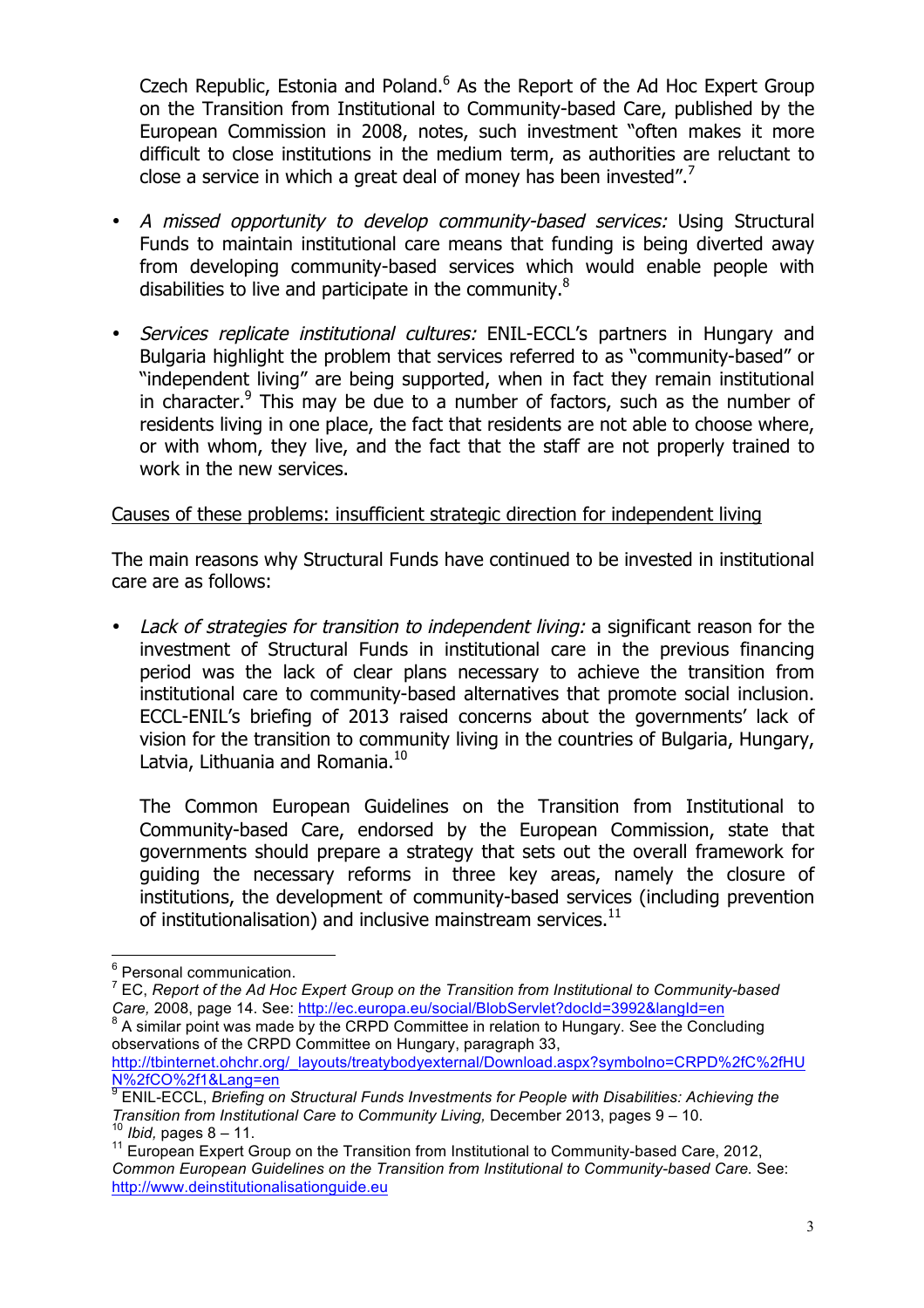- Lack of *clear and precise definitions:* one of the reasons for the continued investment in institutional-like settings appears to be the lack of understanding of what is meant by the terms "institution" and "community-based services".<sup>12</sup> Clarity on what these terms mean is needed to ensure that services developed by projects supported by Structural Funds enable people to live and participate in the community, as required by Article 19. For example, in the Czech Republic, some of the renovations of existing institutions were regarded as being part of the deinstitutionalisation process, even though the only changes made were to improve the physical environment.<sup>13</sup> In Romania, the Council of Europe (CoE) Commissioner for Human Rights noted that purported changes to long-stay residential care settings for both children and adults have been cosmetic.<sup>14</sup> For example, having visited a "Centre for Education", he noted that although the name suggested that this was a mainstream school "for children with and without disabilities", it was in fact "a residential institution accommodating more than 50 infants, children and young adults with disabilities".<sup>15</sup>
- Lack of co-ordination between different EU funds: reports suggest that due to a lack of co-ordination of different EU funds, Structural Funds have been invested through Operational Programmes unrelated to reform in health and social care infrastructure, to meet other targets such as improving accessibility or energy efficiency. For example, in Hungary, two institutions (one with 80 residents and one with 102 residents) received funds for this purpose.<sup>16</sup> While making buildings physically accessible or more energy efficient are in themselves laudable objectives, they make little sense when applied to institutions which a) segregate people from the wider community and b) should be due to be closed as part of the deinstitutionalisation strategy. Such investments delay the closure of the institution. They are also a waste of resources, which could have been invested in the development of community-based services to replace institutional care. These examples also highlight the need for an emphasis on social inclusion in the Member States' strategies.

#### **2. Have you ever reported such problems to the European Commission? a. If yes, was the outcome satisfactory? Please explain if this was not the case. b. If no, why not (problem solved at national level, lack of information, etc.)**

ENIL-ECCL has raised concerns about the use of Structural Funds on numerous occasions. In response to a letter (dated 31 October 2006), sent to the European Commission (Commissioner Hubner), the Commission stated in a letter dated 14 December 2006:

<sup>12</sup> ENIL-ECCL, *Briefing on Structural Funds Investments for People with Disabilities: Achieving the Transition from Institutional Care to Community Living, December 2013, page 19.*<br><sup>13</sup> Information provided by ENIL-ECCL partner organisation in the Czech Republic.

<sup>&</sup>lt;sup>14</sup> Report by Nils Muižnieks, Council of Europe Commissioner for Human Rights, following his visit to Romania from 31 March – 4 April 2014, 8 July 2014, paragraph 58. See: https://wcd.coe.int/ViewDoc.jsp?id=2208933&Site=COE<br><sup>15</sup> Ibid. paragraph 121.

<sup>&</sup>lt;sup>16</sup> ENIL-ECCL, *Briefing on Structural Funds Investments for People with Disabilities: Achieving the Transition from Institutional Care to Community Living,* December 2013, page 13.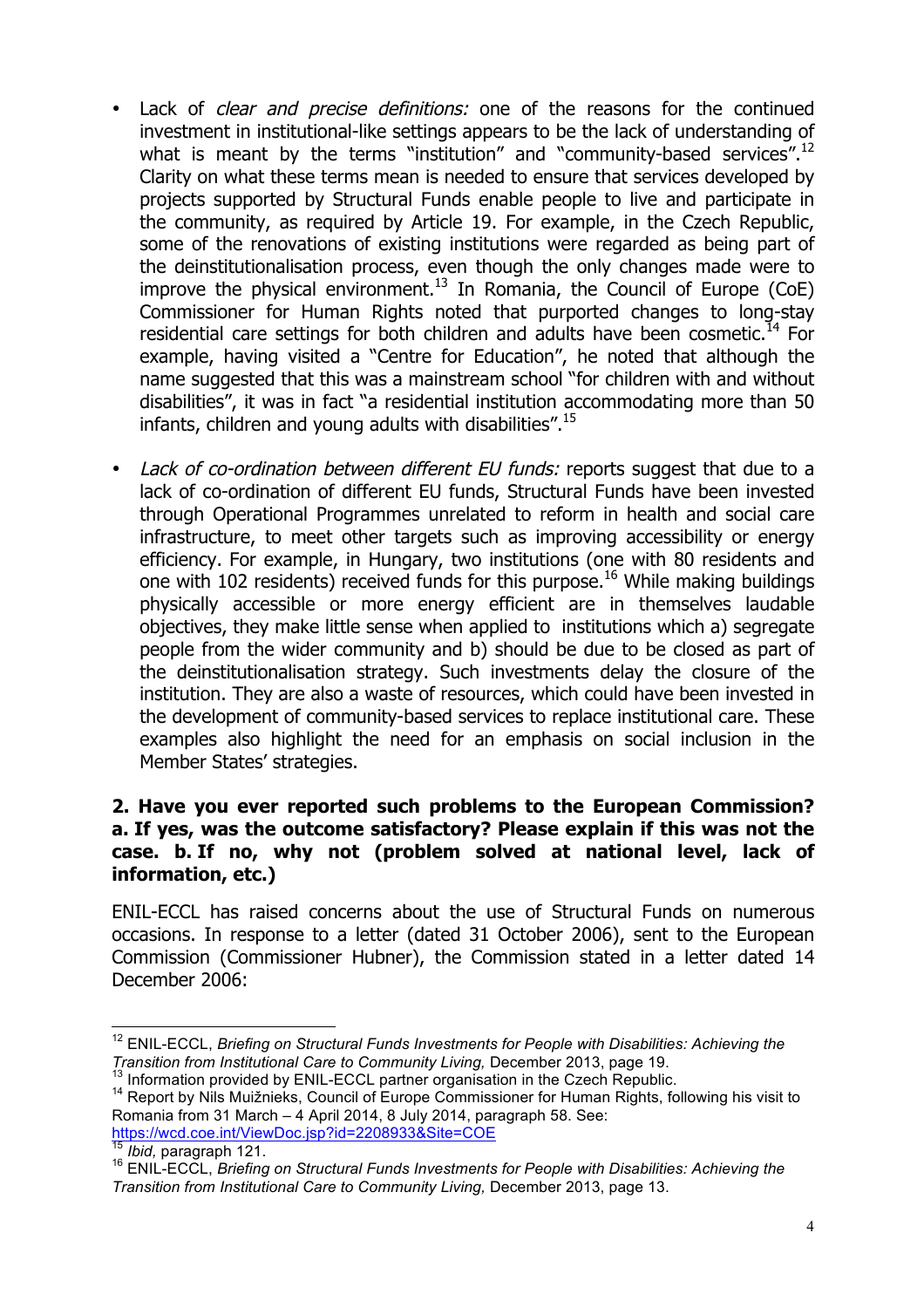"On the specific question of whether European Union funds should be used, in Romania, for improving existing residential centres, this is primarily a question for the Member State concerned. However, the information that the Commission services have, suggests that in the short term the state of these centres is so poor that it is essential, for the sake of their residents, to improve them as rapidly as possible, notwithstanding a longer term community-based policy. While the funds available for this activity are limited, it would be very difficult to refuse funding in this field when it would directly benefit perhaps the most excluded of all groups in Romania."

As a consequence, a total of  $\epsilon$ 41.3 million (out of which  $\epsilon$ 27.6 million were Structural Funds) have been used to renovate or expand institutions for people with disabilities in Romania, including the two institutions where human rights abuses were reported. $^{17}$ 

ENIL-ECCL has further raised its concerns by publishing two reports on investment of Structural Funds into long-stay residential institutions for persons with disabilities in Central and Eastern Europe, and holding events to discuss the reports' findings and conclusions with EC officials, MEPs and civil society representatives:

- Wasted Time, Wasted Money, Wasted Lives… A Wasted Opportunity? A Focus Report on how the current use of Structural Funds perpetuates the social exclusion of disabled people in Central and Eastern Europe by failing to support the transition from institutional care to community-based services, presented in March  $2010^{18}$
- Briefing on Structural Funds Investments for People with Disabilities: Achieving the Transition to Community Living, presented in November  $2013^{19}$

MHI submitted a petition to the Petitions Committee of the European Parliament in 2012 (1459/2012), $^{20}$  raising concerns about the investment of Structural Funds into institutional care, in particular that the segregation of people with disabilities caused by their institutionalisation is a human rights violation and in contravention of EU policies on social inclusion. On 3<sup>rd</sup> December 2014, MHI was informed that in the light of the European Commission's response (dated  $31<sup>st</sup>$  May 2013) and the lack of response from other committees of the European Parliament to its request for further information, the Petitions Committee could take no further action.

In its response to the Petition, the European Commission stated that it was not aware "of any specific cases of abuse of residents in long-stay institutions for people with disabilities and which can be linked to co-financing from the Structural Funds", and therefore did not agree that the investments co-financed from the Structural Funds in Bulgaria, Hungary, Slovakia and Romania constitute illegal expenditure. At the same time, in its report on the implementation of the CRPD in the EU, the European Commission stated that:

<sup>17</sup> *Ibid,* page 12.<br><sup>18</sup> See: http://community-<u>living.info/wp-content/uploads/2014/02/ECCL-StructuralFundsReport-final-</u> WEB.pdf

<sup>19</sup> See: http://www.enil.eu/recommended-readings-2/enil-eccl-briefing-on-structural-funds-investmentsfor-people-with-disabilities/

<sup>20</sup> See: http://www.opensocietyfoundations.org/sites/default/files/petition-eu-parliament-20121018.pdf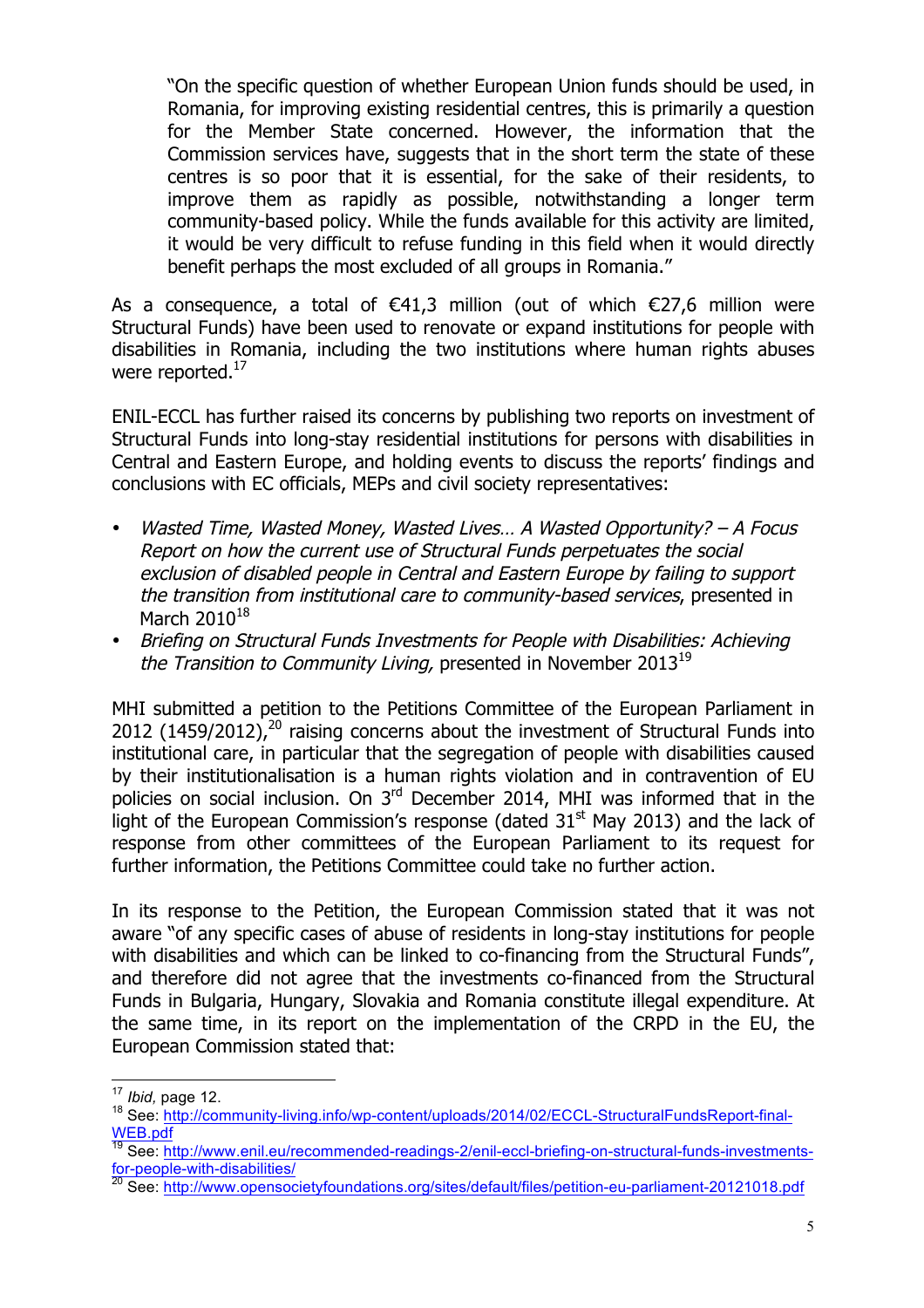"The ERDF [European Regional Development Funds] should as a basic principle not be used for building new residential institutions or the renovation and modernisation of existing ones. Targeted investments in existing institutions can be justified in exceptional cases where urgent and lifethreatening risks to residents linked to poor material conditions need to be addressed, but only as transitional measures within the context of a deinstitutionalisation strategy."<sup>21</sup>

The European Commission's response to the Petition and MHI's letter requesting that the Petitions Committee reconsider its decision to take no further action are attached.

#### **3. Does the new legislative framework of the cohesion policy contribute to addressing these problems?**

The Common Provisions Regulation, $^{22}$  with its emphasis on using Structural Funds to support the "transition from institutional to community-based care", as well as social inclusion, accessibility and non-discrimination, is very positive. These new provisions have the potential for ensuring that Structural Funds are effectively used to facilitate independent living of people with disabilities in the EU. However, ENIL-ECCL and MHI are concerned that there is no information on how the EC will assess Member States' compliance with these requirements. In particular we are concerned about the following:

- Identifying measures for the shift from institutional to community-based care: It is unclear how the EC will assess whether the measures for the shift from institutional to community-based care identified by Member States are adequate.<sup>23</sup> Experience shows that, while Member States may have deinstitutionalisation strategies in place, they do not necessarily fully support the right to independent living.<sup>24</sup> This can inadvertently lead to EC accepting the Member States' strategies, regardless of their quality, and the Structural Funds being invested into services which replicate an institutional culture.
- Assessing capacity to comply with the CRPD: It is not clear how the European Commission intends to assess Member States' compliance with the general ex ante conditionality on disability (which requires the existence of "administrative capacity for the implementation and application of [the CRPD]"). The criteria for fulfilment refer to the involvement of "bodies in charge of protection of rights of persons with disabilities or representative organisations of people with disabilities

 <sup>21</sup> Commission Staff Working Document, *Report on the implementation of the UN Convention on the Rights of Persons with Disabilities (CRPD) by the European Union*, June 2014, para 98.

<sup>&</sup>lt;sup>23</sup> This is discussed in more detail in ENIL-ECCL, *Realising the Right to Independent Living: Is the European Union Competent to Meet the Challenges?: ENIL-ECCL Shadow report on the implementation of Article 19 of the UN Convention on the Rights of Persons with Disabilities in the European Union*, October 2014. See: http://www.enil.eu/wp-content/uploads/2012/06/Shadow-Report-11-04-2014-final-WEB-1-1.pdf<br><sup>24</sup> For example, concerns about the capacity of a de-institutionalisation strategy to support

independent living have been raised by the ENIL-ECCL partners in relation to the Czech Republic and Bulgaria, and by the CRPD Committee in relation to Hungary.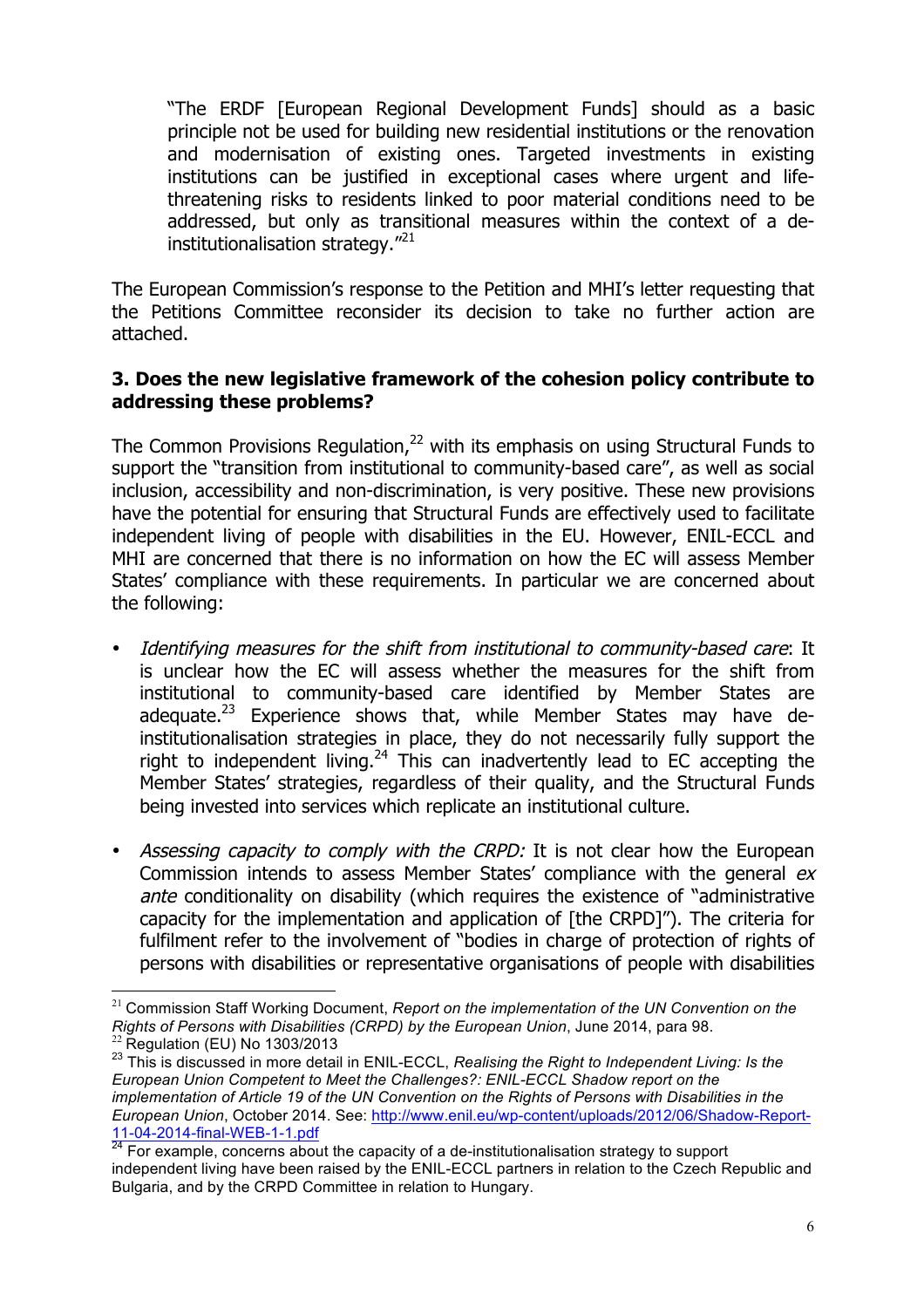and other relevant stakeholders" throughout the process of programmes funded by Structural Funds, training of staff on disability law and policy and practical application of the CRPD and monitoring compliance with Article 9.

Inadequate restrictions on the investment of Structural Funds into institutional care: The EU stated in its *Report on the implementation of the UN Convention on the Rights of Persons with Disabilities* (the CRPD Report)<sup>25</sup> that Structural Funds (specifically the European Regional Development Fund) should not be used for building new residential institutions or the renovation and modernisation of existing ones. It added that investments could be justified in exceptional cases "where urgent and life-threatening risks to residents linked to poor material conditions need to be addressed" but "only as transitional measures within the context of a de-institutionalisation strategy".<sup>26</sup> Given its significance, it is important that the European Commission makes all Member States aware of this view. We are concerned that as yet no guidance has been published to clarify the European Commission's position that, save for exceptional circumstances, Structural Funds should not be invested in institutions. Draft guidance for EC desk officers on the transition from institutional to community-based care, $^{27}$  which is available on the EU website, does not reflect this position. For example, it states that "*improvements* in existing institutional infrastructure" can be made if "the persons concerned, given the seriousness of their condition, require constant medical supervision". It therefore needs to be revised.

In the past, our concern was that Structural Funds were invested inappropriately – by financing the renovation of existing large long-stay institutions. While the European Commission has taken steps that will help to address this, we are concerned that there are insufficient mechanisms in place to enable the European Commission to monitor the implementation of projects funded by Structural Funds to ensure they develop community-based services that promote social inclusion and are not used to create services that replicate institutional care. It is important to be aware that the existence of deinstitutionalisation strategies is not enough, as such strategies must be directed at the closure of institutions and the development of community-based services that fully support the right to independent living.

#### 3.a Are the national means of redress foreseen in the legislative framework sufficient?

We note that Article 74(3) of the Common Provisions Regulation<sup>28</sup> states that:

"Member States shall ensure that effective arrangements for the examination of complaints concerning the ESI Funds are in place. The scope, rules and procedures concerning such arrangements shall be the responsibility of Member States in accordance with their institutional and legal framework."

<sup>&</sup>lt;sup>25</sup> June 2014. See: http://ec.europa.eu/justice/discrimination/files/swd\_2014\_182\_en.pdf<br><sup>26</sup> Commission Staff Working Document, *Report on the implementation of the UN Convention on the <br><i>Rights of Persons with Disabilit* 

<sup>&</sup>lt;sup>27</sup> Draft Thematic Guidance Fiche for Desk Officers, Transition from Institutional to Community-based Care (De-institutionalisation – DI), Version 2 – 27/01/2014. See:

http://ec.europa.eu/regional\_policy/sources/docgener/informat/2014/guidance\_deinstitutionalistion.pdf  $28$  Regulation (EU) No 1303/2013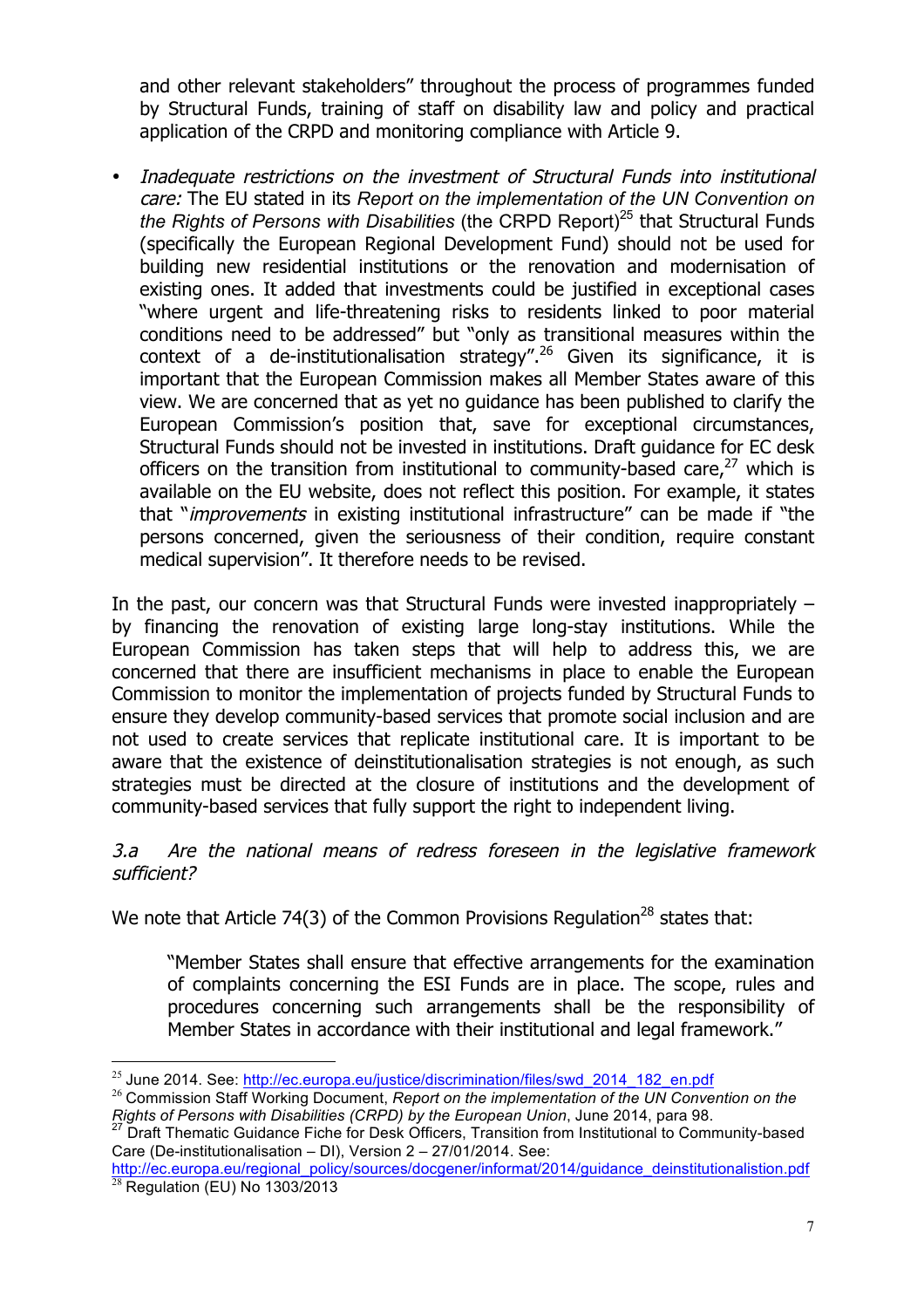Thus, the regulations envisage that the framework for redress is to be decided upon by Member States. The European Commission confirms in its comments to this inquiry that the "scope, rules and procedures concerning such arrangements" are the responsibility of the Member States. On this basis, it is not possible to know whether the means of redress will be sufficient. It would be helpful if the European Commission could clarify whether there are any EU policies or regulations that set out minimum standards for national complaints systems.<sup>29</sup> In the absence of these, it is likely that the standards used in different Member States will vary considerably and may be unable to identify all the problems in the use of Structural Funds.

Moreover, with regard to the "examination of complaints", it should be noted that an important aspect of complaints procedures is ensuring that individuals are aware that they can complain, what they can complain about and how they may do so. It is not clear whether this aspect has been taken into account. ENIL-ECCL and MHI are concerned that there is insufficient awareness amongst the general public, including civil society organisations (non-governmental organisations – NGOs), of how projects funded by Structural Funds are planned and implemented. Thus, given the lack of knowledge about the use of Structural Funds in general, it is unlikely that citizens are aware of their right to complain, or how to do so. Furthermore, those directly affected, namely those placed in institutional settings, face substantial legal and practical barriers to making complaints, such as no access to legal advisers/advocates to assist in making a complaint. In addition, a large number of people in institutional care are under full guardianship and may therefore be regarded as lacking the legal capacity to make any complaint.

#### 3.b What role do you think the Commission can play in supporting national authorities to implement well functioning redress systems?

The Commission could work with the Member States to ensure that there is greater awareness about the use of Structural Funds, particularly amongst NGOs and people with disabilities themselves. We are concerned that there has been an insufficient involvement of NGOs in the programming and implementation of Structural Funds in the financing period 2014 - 2020, despite this being a legal requirement under the European Code of Conduct on Partnership.<sup>30</sup> This is a wasted opportunity given that many NGOs have valuable expertise, especially those who provide high quality community-based services.

<sup>&</sup>lt;sup>29</sup> See, for example, Parliamentary and Health Service Ombudsman for England, 'Principles for Good Complaints Handling', available at: http://www.ombudsman.org.uk/improving-publicservice/ombudsmansprinciples/principles-of-good-complaint-handling-full

<sup>30</sup> See, for example, ENIL-ECCL *Briefing on Structural Funds Investments for People with Disabilities*  (2013), CEE-Bankwatch Network *Partners' involvement during EU funds programming: left out on crucial questions* (2014), available at: http://bankwatch.org/publications/partners-involvement-duringeu-funds-programming-left-out-crucial-questions, Eurochild *Are European Structural and Investment Funds opening doors for Europe's institutionalised children in the 2014 – 2020 programming period?* (2015), available at:

http://www.eurochild.org/fileadmin/public/04\_News/Eurochild/Opening\_Doors\_Esif\_Report.pdf and Institute for Public Policy/MHI *Statement on the use of ESI Funds for the disability sector in Romania in 2014 – 2020* (2015), available at: http://new.ipp.ro/statement-on-the-use-of-european-structuraland-investment-funds-for-the-disability-sector-in-romania-in-2014-2020/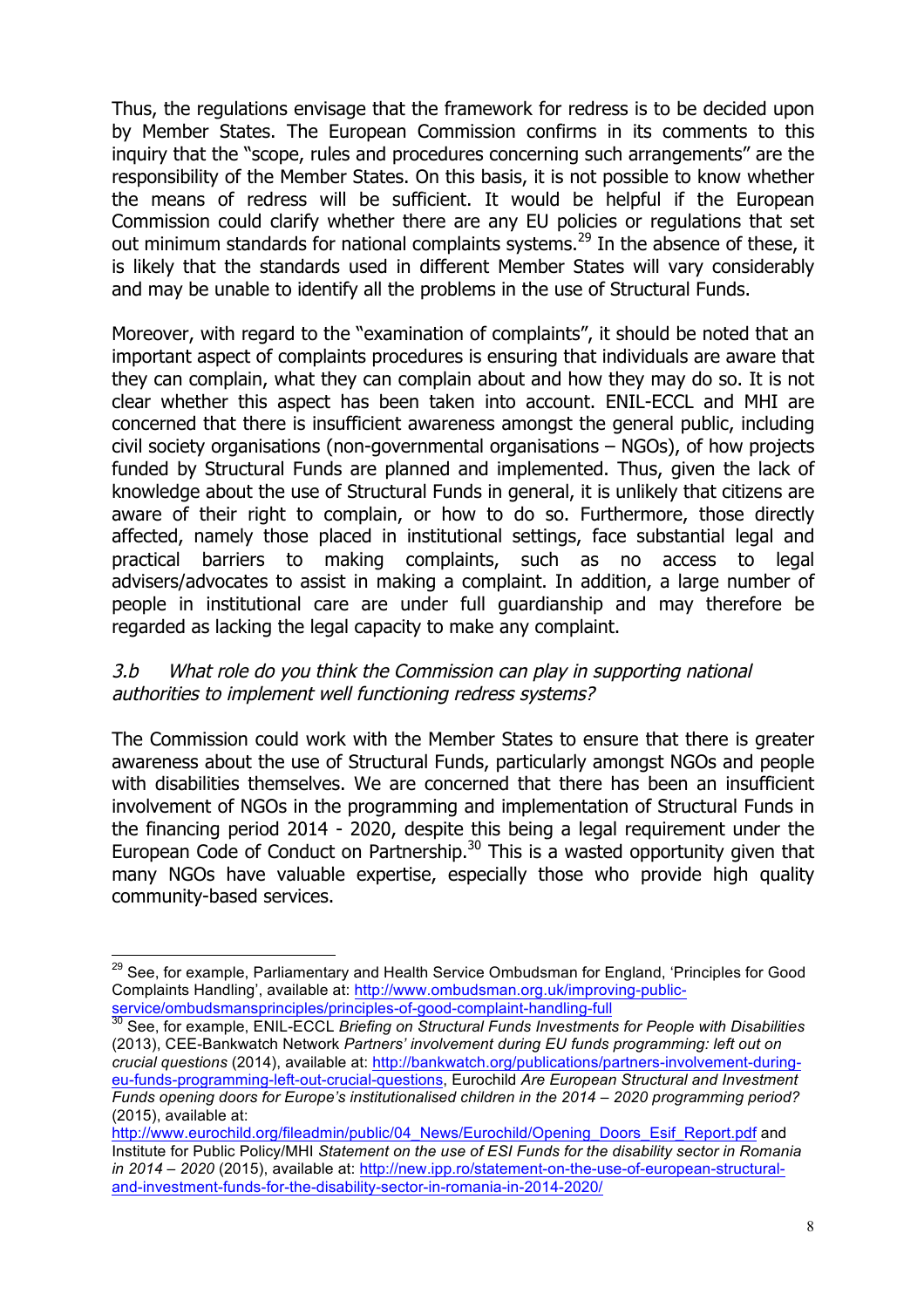The Commission should ensure that Member States comply with their partnership requirements in the planning, implementation and evaluation of Structural Funds projects. This should include NGO access to Structural Funds as service providers, and the involvement of service users in the process. Our view is that the Commission should insist that deinstitutionalisation strategies describe how the goals and objectives have been developed and agreed upon, and how relevant individuals and their organisations have been consulted and their views taken into account (including those of people with disabilities themselves). In addition, the Commission should make clear that Member States will need to publicise information on the available complaints procedures in relation to the use of Structural Funds, and what the citizens can complain about. Such information should be accessible to people with disabilities (i.e. provided in accessible formats).

It is also important for the European Commission to ensure that Monitoring Committees established under different Operational Programmes are able to efficiently monitor the use of Structural Funds for the transition from institutional care to community-based services. This has not been the case during 2007 – 2013, due to an almost exclusive focus on financial and technical aspects, rather than the mid and long-term impact of the projects funded, lack of representation of the relevant NGOs on the Monitoring Committees and few opportunities to influence  $decisions.<sup>31</sup>$ 

# 3.c Has the Commission's ability to supervise the Member States improved?

The emphasis in the Common Provisions Regulation on the transition from institutional care to community-based services, the need to promote social inclusion, as well as including a general ex ante conditionality to comply with the CRPD has improved the Commission's ability to supervise Member States. It is therefore very welcome. However, we are concerned that the Commission has placed an overly restrictive interpretation of its role. In particular, in its CRPD report, the Commission states the while it has a responsibility for ensuring that Member States' Operational Programmes comply with EU law, implementation is the responsibility of Member States.<sup>32</sup>

This is likely to mean that the Commission will not monitor the use of Structural Funds effectively. For example, if the Commission does not have some responsibility for the implementation of projects, it would not be able to take action in cases where Structural Funds are used to fund services that are institutional in character, are located on the outskirts of towns, with poor transport links, or projects for the provision of housing that is inaccessible to people with disabilities, even though such projects would be failing in the objective of promoting the transition from institutional to community-based care.

In relation to accessibility of mainstream services (Article 7, CPR), it is not clear how compliance with these provisions will be monitored, or who would assess for compliance. As of yet, there are no accessibility standards at the EU level, and

<sup>&</sup>lt;sup>31</sup> ENIL-ECCL, *Wasted Time, Wasted Money, Wasted Lives... A Wasted Opportunity?, page 35 – 36.*<br><sup>32</sup> Commission Staff Working Document, *Report on the implementation of the UN Convention on the Rights of Persons with Disabilities (CRPD) by the European Union*, June 2014, para 99.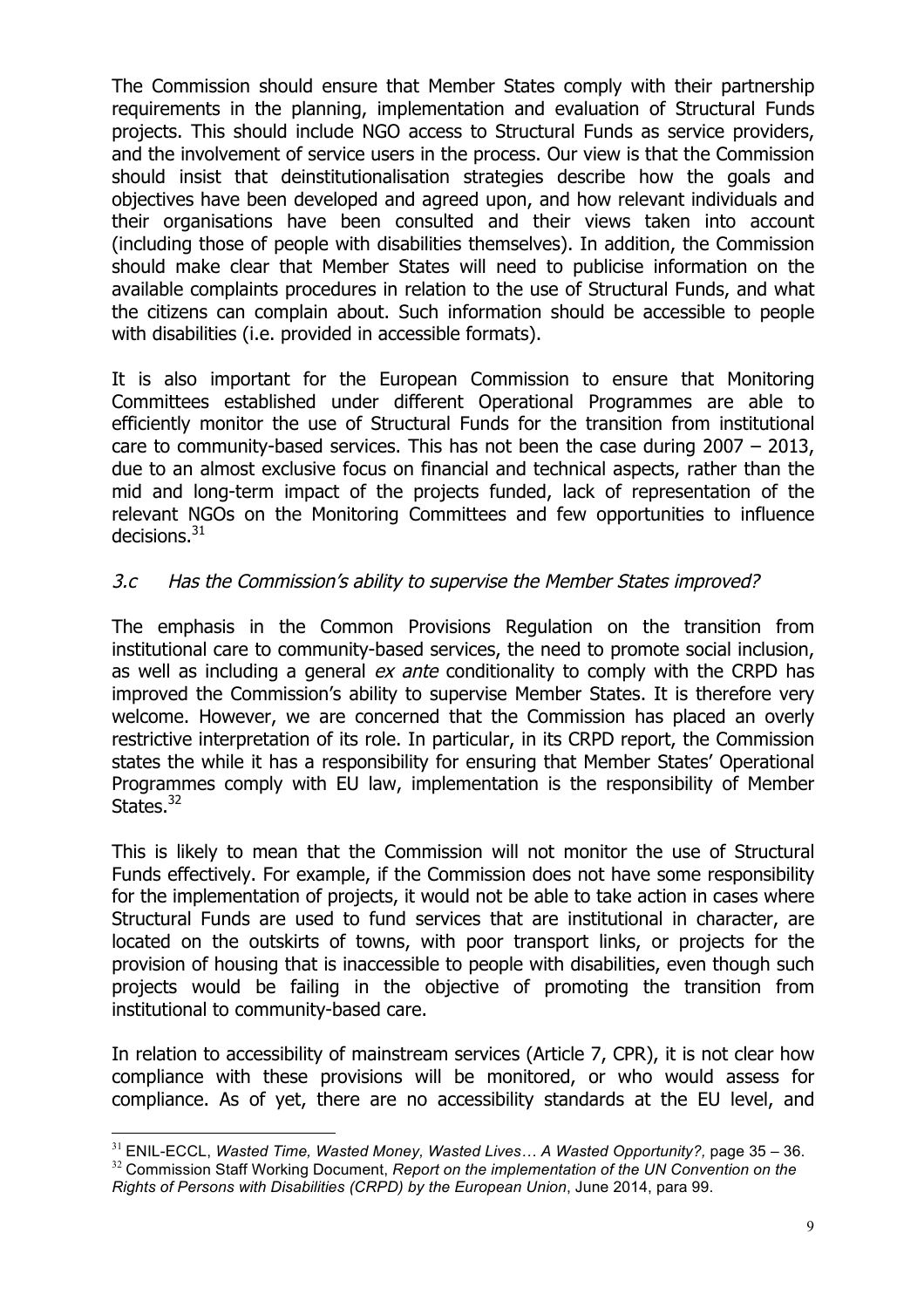Member States' standards vary. If this is to be monitored by civil society groups, additional funding will be required. Furthermore, it is not clear what would happen if projects supported by Structural Funds are not accessible.

Given that the funds are being provided by the EU, it is argued that the European Commission has a responsibility not just during the programming phase of Structural Funds use, but also for monitoring the implementation of the specific projects. This is necessary to ensure that Structural Funds are not being invested in projects that conflict with the EU's obligations under the CRPD $^{33}$  or the CPR. However, no details are provided on how the necessary monitoring will be undertaken in 2014 - 2020.

### **4. Are the measures mentioned in the Commission's reply appropriate to deal with possible problems?**

4. a Please consider, in particular, the Commission's approach to the establishment of "effective arrangements for the examination of complaints" and the role it sees for itself in that context.

We note that the Commission plans to include the examination of complaints when assessing the Member States' management and control systems. However, as noted in response to question 3, we have concerns about the efficacy of the national redress systems. It is not clear whether the arrangements will include ensuring that capacity building activities have been carried out to enable NGOs and people with disabilities to submit complaints or that the existence of complaints mechanisms is made publically available. Such information would need to include matters such as what can be complained about, how to submit a complaint and the independence of the body investigating the complaints. Any information provided should also be accessible to people with disabilities (i.e. provided in accessible formats).

In relation to the possibility to submit complaints directly to the Commission, referred to in the response to this inquiry, it is unclear whether any steps will be taken to make this complaints system more accessible to citizens. Similarly to the Member States' complaints systems, this would require providing information, in an accessible way, on what can be complained about, how to submit a complaint etc. At the very least, such information should be easily accessible on the websites of DG Regional Policy and DG Employment, which is not the case at the moment.

#### 4.b If the answer to this question is negative, please explain which other measures the Commission could consider under the existing legal framework.

In response to question 3, we noted that the Commission has taken an overly restrictive view of its powers to supervise Member States. We suggest that this needs to be reviewed.

In the past, the Commission was reluctant to take action even where concerns were raised that significant amounts of European Union funds were invested in institutional care (the renovation of existing institutions and building new long stay

<sup>33</sup> Open Society Foundations, *The European Union and the Right to Community living,* 2012, page 70. See: http://www.opensocietyfoundations.org/sites/default/files/europe-community-living-20120507.pdf